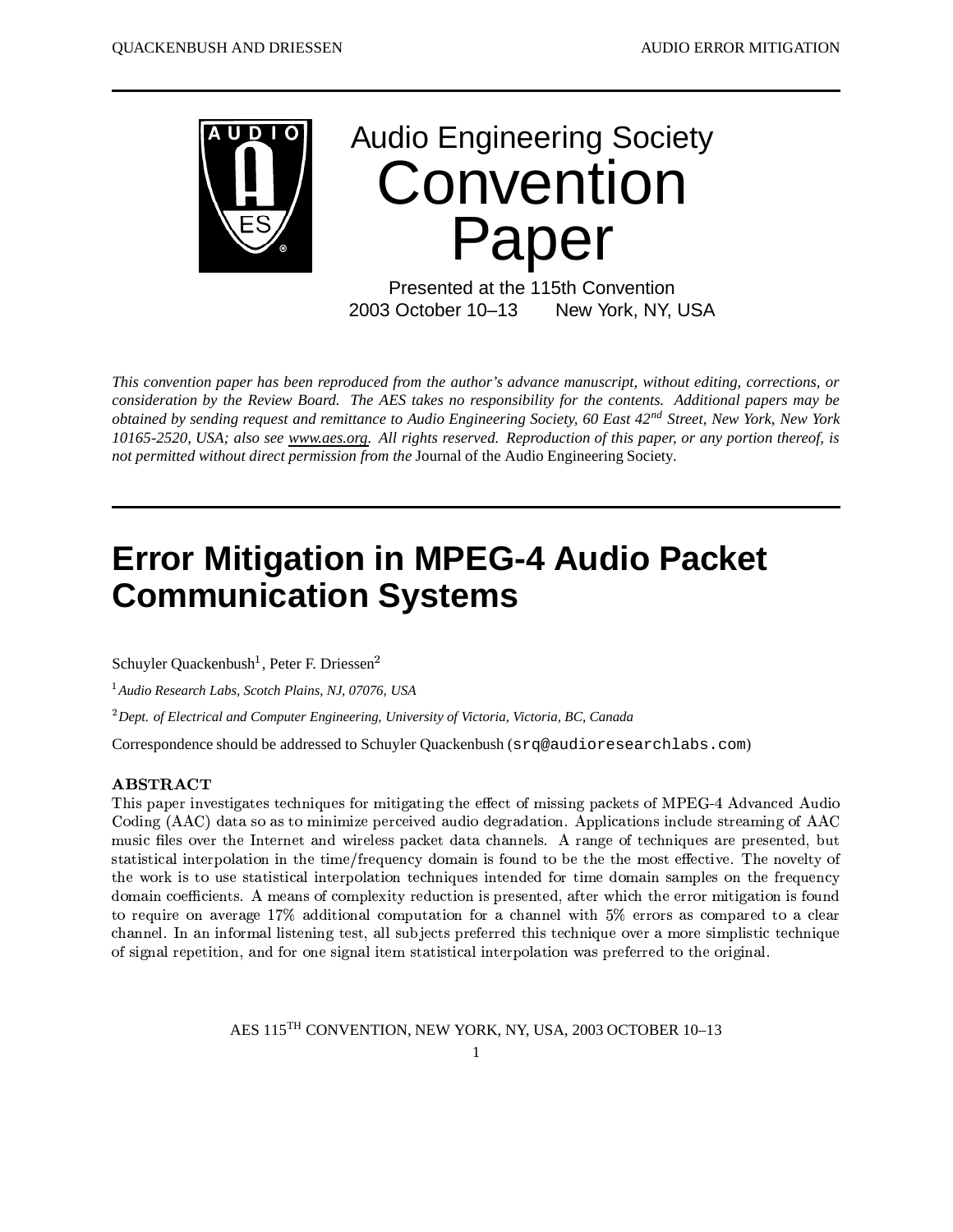#### **1**. **INTRODUCTION**

Streaming audio over the Internet is a popular application, and currently two proprietary systems [1][2] dominate the market. Standardized technology [3][4] [5] is in widespread use for music download for storage and playback, and is gaining in popularity for music streaming. Such systems typically include a perceptual audio coder and a packet transmission protocol designed for streaming over IP networks.

The audio coders may be MPEG-1 layer 3 (MP3), MPEG-2 or MPEG-4 Advanced Audio Coding (AAC), or other proprietary algorithms. Typical coders achieve a compression ratio of about 10:1, and thus requires 1- 2 bits per sample, or in the range of 32-128 Kbps for a stereo signal, depending on the audio sampling rate. The Internet Streaming Media Alliance [7] is developing open standards for streaming media over the Internet. Streaming audio over wireless IP networks such as 3rd/4th generation cellular wireless networks [8][9] is an emerging application, which is expected to grow as these networks are deployed.

The delay requirements for streaming data are different than for voice, interactive data or bulk data transfer. For streaming data, each packet has a finite lifetime, i.e. it is considered lost (late, missing, erased) if not delivered within a certain time window. Packet losses are caused by network congestion, misrouted packets, or fading and interference on wireless links. The perceived audio quality suffers as a result of these packet losses, to the point that if losses are excessive the result is unacceptable quality of service. Since most practical networks cannot guarantee zero packet loss, techniques are required to conceal the effect of those packets that are lost.

Error concealment is done by generating packets that are perceptually similar to the missing packets. This paper describes an approach for generating the replacement packets using statistical interpolation of the MDCT frequency domain coefficients.

### **1.1**. **MPEG Advanced Audio Coding**

MPEG AAC supports a wide range of sampling frequencies (from 16 kHz to 96 kHz) which enables it to have an extremely wide range of bitrates. This permits it to support applications ranging from professional or home theater sound systems to Internet music broadcast systems. A simplified block diagram of the AAC encoder is shown in Fig. 1, and the decoder is shown in Fig. 2.

Efficient source coding is achieved by exploiting correlations between audio samples and the statistics of the quantized representation (removal of redundancies) as well as models of auditory perception (removal of irrelevancies). Since the most important auditory masking effects are best described in the frequency domain, perceptual audio coding is done in the time-frequency domain.

AAC uses a high frequency-resolution, 1024-band Modified Discrete Cosine Transform (MDCT) for maximum statistical signal gain, and can increase its time resolution by switching to 128 bands when the signal exhibits nonstationarity. This resolution-switching, or "block switching" capability serves to contain the backward spread of quantization noise in the time domain. At 48 kHz sampling rate, this corresponds to a frequency resolution of 23 Hz and a time resolution of 21.3 ms for the highfrequency resolution blocks (so-called "long blocks" because they are processed as one block of 1024 samples), and a frequency resolution of 187 Hz and a time resolution of 2.7 ms for the high-time resolution blocks (socalled "short blocks" because they are processed as eight blocks of 128 samples). There are four window shapes associated with the transform: long, start, short and stop. The start and stop facilitate transition between the long and short block types. The long, start and stop windows are "long blocks" in that they produce a single timesample of 1024 frequency coefficients. In contrast, the short window is associated with eight applications of the 128-band transform and hence produces a sequence of eight samples of 128 frequency coefficients. An example of a long-start-short-stop-long window sequence is shown in Fig. 3.

The psycho-acoustic model specifies the quantizer step size per scale factor band, the scale factor bands being a partitioning of the frequency spectrum with each band roughly equal in width to one-half critical band. Quantization noise is set separately in each scale factor band so as to fall below the masking threshold.

AAC is a block-processing coder, in that each of a sequence of blocks of 1024 input samples are compressed into a "raw data block." In this paper, the term "block" will be used to refer to either the 1024 input waveform samples, the corresponding compressed raw data block, the corresponding partially decoded set of timefrequency coefficients, or the corresponding 1024 coded and decoded output waveform samples. Which of these is meant is clear from the context of the discussion. AAC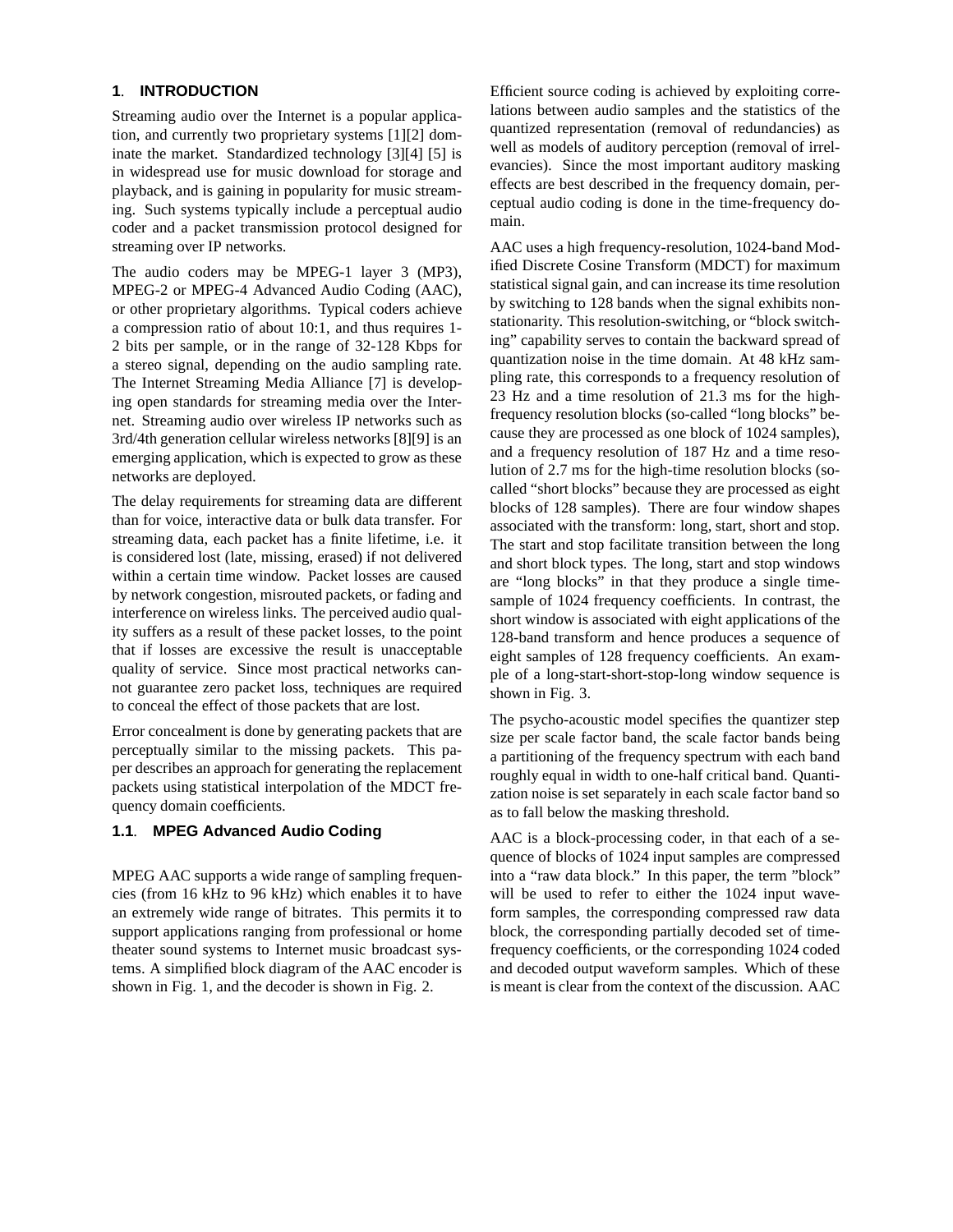is an instantaneously variable rate coder, in that it allocates sufficient bits to each block to represent the audio signal at a constant quality, rather than at a constant bit rate (although the encoder can use output buffering to smooth the instantaneous rate such that it can transmit over a constant rate channel.) At 48 kHz sampling rate and 96 kb/s for a stereo signal, the average length of an AAC raw data block is 2048 bits (256 bytes). Lower data rates can be achieved by either reducing the signal bandwidth (e.g. by reducing the sampling rate), by reducing the signal quality (i.e. decreasing the signal to mask ratio), or both.

An AAC raw data block has the desirable property that it can be decoded without knowledge of adjacent blocks. This is important in a packet data communication environment in that a single missing raw data block does not impact the reconstruction of adjacent raw data blocks.

#### **1.2**. **Packet networks**

Typical packet networks implement a protocol stack, in which system design issues may dictate that layers of the stack are isolated. The result is that data packetization at the transport or network layer may ignore data framing information available from the application layer. Similarly, data packetization at the link or physical layer may ignore data framing information available from the transport or network layers. This may have a significant impact on packet loss at the application layer, in that packet losses at a lower layer will typically result in loss of portions of one or more adjacent packets at higher layers, as shown in Fig. 4. Therefore if a link layer packet is lost, then (at least one) entire IP packet is lost, and the corresponding bits are erased before being passed to the AAC decoder. Since an AAC raw data block can be decoded independent of adjacent blocks, but partial blocks cannot be decoded, these erased bits will typically cause two adjacent AAC blocks to be lost. MPEG-4 error resilience techniques [6] designed to recover partially lost frames could be used to improve performance, but are not considered in this work.

#### **1.3**. **Network design parameters**

All packet networks make a tradeoff between throughput and delay. The longer the permitted delay, the greater the throughput. Streaming audio requires a strict upper bound on delay, and has to accept the loss of packets delayed beyond this bound and the corresponding drop in throughput, increase in average packet error rate and reduction in the perceived quality of service. Another important factor in determining quality of service is the burstiness of packet errors, with longer bursts more difficult to conceal.

#### **2**. **OVERVIEW OF MITIGATION TECHNOLOGY**

Estimation of missing signal intervals can be done in the time domain (at the output of an audio decoder) or in the frequency domain (internal to the audio decoder). For error concealment in the time domain, the literature of audio restoration [14] [15] offers useful insights, since click removal is analogous to concealing erasures.

Error concealment in the spectral domain is considered in [10][11]. It is found that the signal quality is much more degraded by errors that result in an increase in the magnitude of a DCT coefficient, rather than by those that result in a decrease or an inversion of sign. A simple concealment technique in [10] is to clip large DCT coefficients.

In [11], subjective signal quality is estimated by the number of times the noise-to-mask ratio exceeds 0 dB. For sample oriented concealment methods in which a single erroneous frequency-domain sample is replaced, simple methods such as repetition, linear interpolation or L/R replacement yielded no improvement over muting. Prediction was found to be most effective when the prediction gain is high, and order 16 was found to yield the best performance. The potential prediction gain is higher in the low frequency bands.

Error concealment in a intermediate or sub-band domain with a time/frequency resolution in between the MDCT and time domain is considered in [12]. Prediction is used for tonal signals and noise substitution for noise-like signals. Noise substitution is done in the MDCT domain to capture the spectral shape and prediction is used only in the lower sub-bands.

#### **3**. **MITIGATION OF LOST PACKETS**

MPEG AAC has several desirable properties when considering how to mitigate the effect of lost packets. First, it has an overlap-add synthesis transform (i.e. Modulated Lapped Transform, specifically IMDCT) whose tapered windows serve to smooth the transition between known and estimated time-domain output blocks (Fig. 3). Second, it has a compressed data structure that is amenable to being partitioned into packets (i.e. at raw data block boundaries).

If one AAC raw data block is exactly the payload of one transport layer or channel packet, then channel losses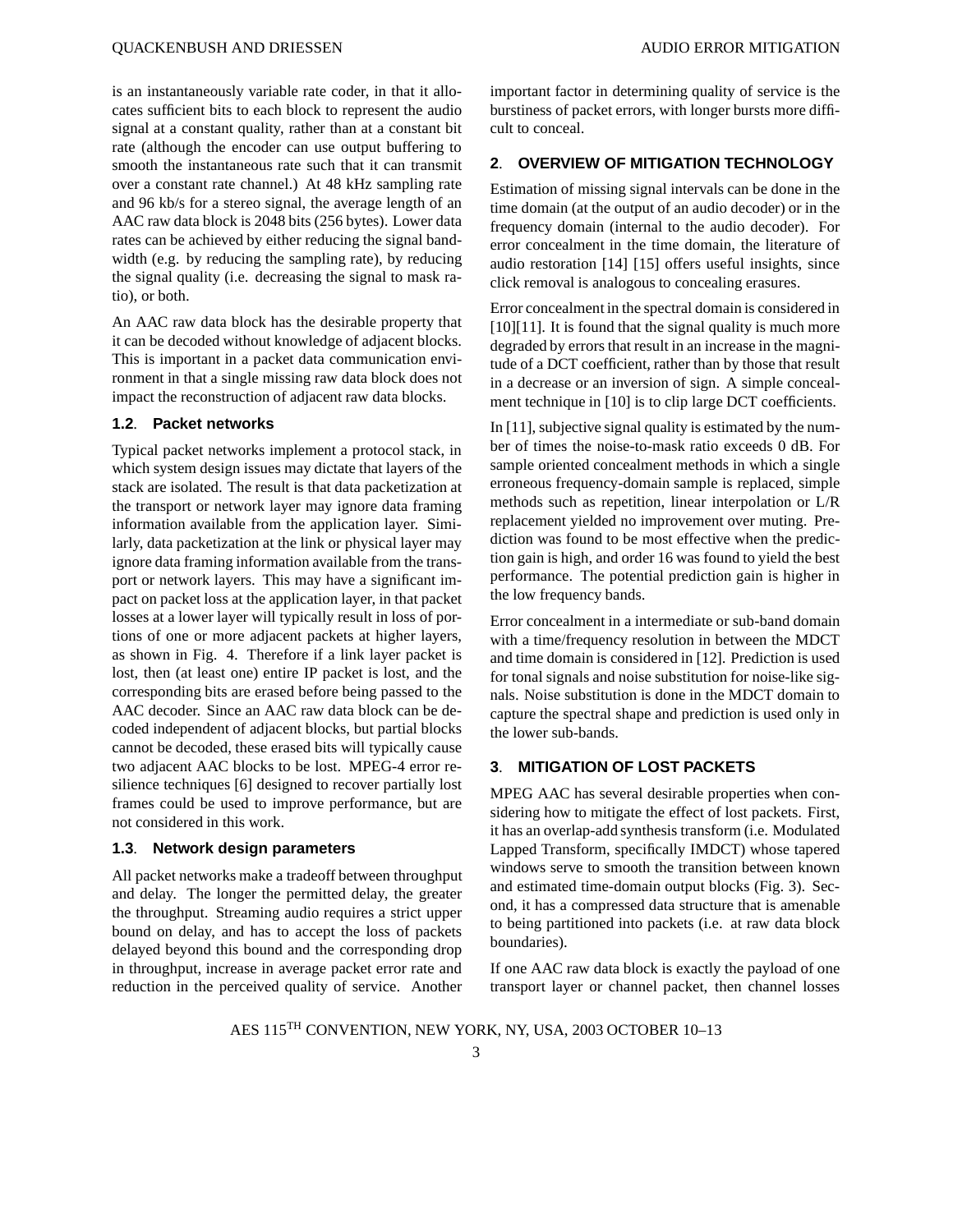will have minimum effect on the AAC decoder. Such a mapping may not always be possible. For example, when coding multi-channel signals the AAC raw data block size may be larger that the network maximum transmission unit (MTU), so that an AAC raw data block would be split across two or more channel packets. Conversely, when operating at very high compression, AAC raw data blocks may be so small as to make the network packetization overhead prohibitive, so that multiple raw data blocks are put into each channel packet. In another scenario, the channel transport may be asynchronous to the AAC encoder, such that the channel packetization is unaware of the AAC raw data block boundaries. This mapping has at best the performance of synchronized packetization and on average much worse performance, as the loss of a single channel packet typically causes losses in multiple AAC raw data blocks (Fig. 4).

Because AAC has a time/frequency representation analysis/synthesis structure for coding audio data, it was decided to estimate lost data in the time/frequency domain. Unknown frequency coefficients are estimated from coefficients that are of identical frequency and adjacent in time. This is facilitated by creating a mitigation state buffer that is inserted into the AAC decoder block diagram just prior to the IMDCT and which contains a number of blocks of time/frequency data (Figs. 2, 5).

Mitigation requires using a buffer so that good blocks can be used to reconstruct the intervening lost blocks. This buffer imposes a additional delay beyond the nominal startup delay associated with decoding and presentation.

#### **3.1**. **Simulation of channel errors**

Several different artificial error patterns were used for testing. Periodic error bursts of 1-10 bad packets at 400 or 1000 msec intervals were used because the listener can predict when the next error will occur and thus critically evaluate the effectiveness of concealment on various types of musical program material. The periodic errors are typically a contiguous burst of all bad packets of the given length, although they may be any pattern of good and bad packets of the given length beginning and ending with a bad packet. These artificial patterns allow careful evaluation of the error concealment technique for various packet error patterns and rates within an error burst. The listener can compare the subjective effect of the different error rates and patterns within the error burst.

#### **4**. **PROPOSED MITIGATION TECHNIQUES**

#### **4.1**. **Problem definition and notation**

To set up the problem, we assume a buffer of  $2N + 1$ sets of AAC time/frequency coefficients  $c_{m,k}$ , each set associated with a single raw data block and decoded to the point just prior to the IMDCT (Fig. 2). When referring to specific time/frequency coefficients in this array we shall use  $k = 1, \dots 1024$  as the frequency index and  $m = 1,..,2N + 1$  as the time or block index. The  $c_{m,k}$  contain q missing blocks in the interval  ${m = 1, ..., N + 1. t = mt_b}$  is the time corresponding to the block index  $m$  with block transmission time  $t_b$ . Assume that the  $q$  missing blocks are located at known positions  $m = t_i, i = 1, ..., q$ , where  $t_i$  is the integer time index of the missing blocks. Thus missing blocks are not necessarily contiguous. For each missing block, all of the frequency coefficients  $k$  are missing.

#### **4.2**. **Overview**

Channel transmission errors or delays will result in a gap in the sequence of AAC raw data blocks that are delivered to the AAC decoder within the hard realtime limits set by the decoder. Such missing raw data blocks will be referred to simply as block errors. An obvious choice for the output waveform corresponding to the block error intervals is silence, but whereas this might be the best estimate of the missing data based on no information, this section will present numerous techniques for estimating the data information based on the statistics of adjacent audio data.

As was stated previously, the AAC decoder employs an overlap-add IMDCT synthesis filterbank. Estimating the missing information in the time/frequency domain, just prior to the IMDCT, takes advantage of the inherent smoothing provided by the overlap-add part of the synthesis filterbank. Therefore estimation of missing data is done in the *Mitigation* block, as shown in Fig. 2.

The Mitigation block consists of a buffer containing a sequence of sets of time/frequency coefficients  $c_{m,k}$ , each set corresponding to an AAC raw data block, and a mechanism to estimate sets of time/frequency coefficients that may be missing. This is shown in Fig. 5, where  $Z^{-1}$  represents the storage buffer for one set of 1024 time/frequency coefficients  $c_{m_0,k}$  which correspond to one AAC raw data block at a particular time index  $m_0$ . The mitigation buffer is a tapped delay line of such storage buffers,  $2N + 1$  in total. The most recent set of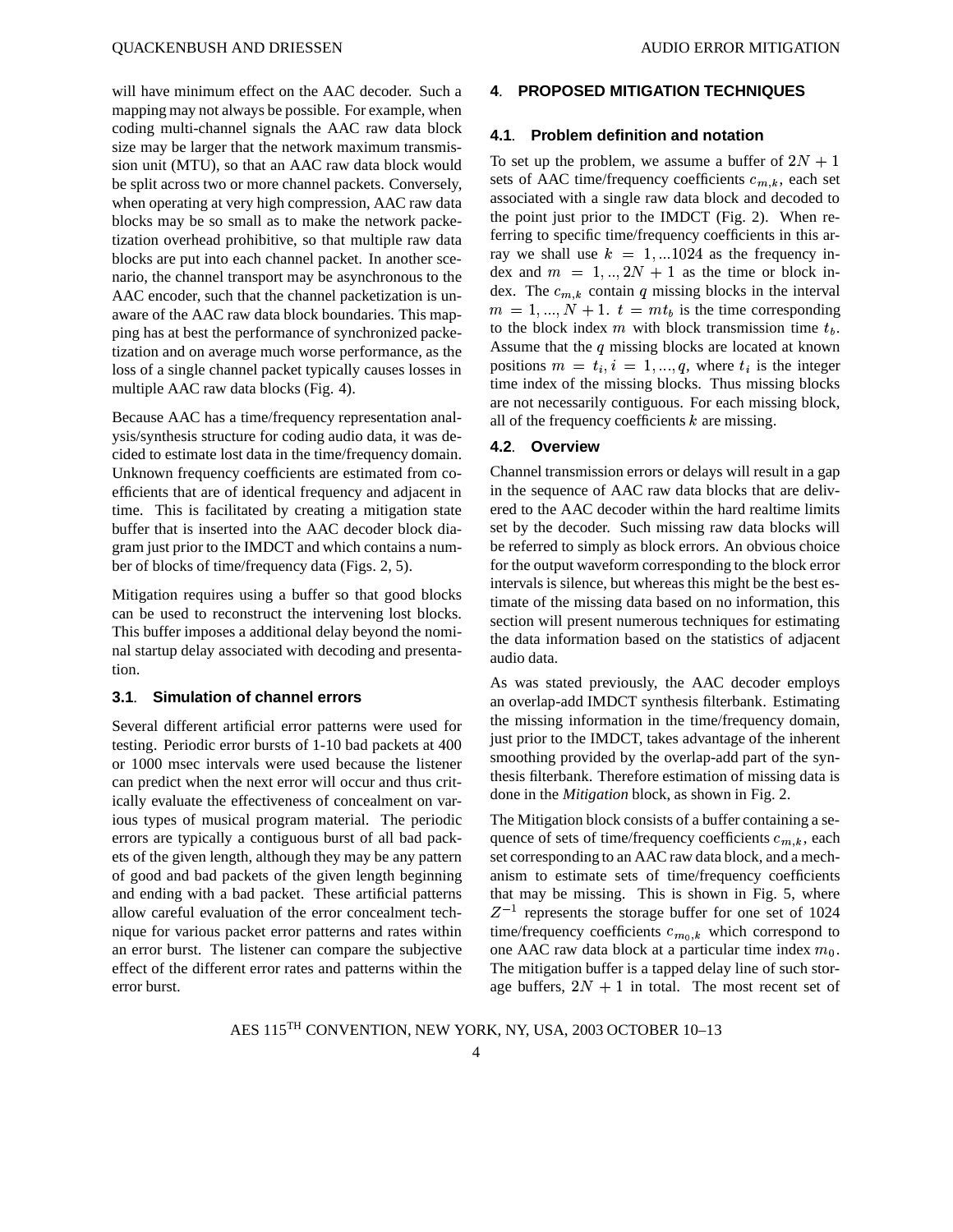time/frequency coefficients enter the left side of the delay line (the input where  $m = 1$ ), while the output (passed to the synthesis filterbank) are those in the buffer where  $m = N + 2$ . Input data that is associated with errored blocks (i.e. missing packets) is tagged as missing and the time/frequency coefficients are set to zero.

When the delay line is shifted, if the look-ahead storage element prior to the mitigation element contains valid data, it is shifted into the mitigation element. Conversly, if it is tagged as missing, the block estimation is invoked and an estimate of the missing data is loaded into the mitigation element. The summation node after the mitigation element might be better thought of as a switch, but summation is correct since one or the other of the summation inputs always has zero value.

Each delay element stores the set of 1024 AAC time/frequency coefficients, so one can think of the delay line in Fig. 5 as a  $2N + 1$  row by 1024 column storage array  $c_{m,k}$ , as shown in Fig. 7A. Note that for a tapped delay line that shifts from left to right, the direction of increasing time in Fig. 7A is from right to left (i.e. where the oldest block is to the right, the newest to the left).

If there is a single missing block, the mitigation buffer provides a symmetric support in time surrounding the missing block. The size of the buffer, dictated by  $N$ , has several implications. First, it introduces an additional delay in the decoder of  $N + 2$  times the AAC block time (which is 21.3 ms at 48 kHz sampling rate). Second, a larger buffer requires more memory which will typically increase implementation complexity. Third, the larger the buffer the better the ability to estimate missing data based on data present in the buffer, particularly if the signal is reasonably stationary and model-based signal estimation is used. The work presented here assumes the application to be one-way communication (such as streaming audio), so that delay is of minimal concern, and chooses to explore what can be gained in the performance of error mitigation techniques at the cost of increased memory requirements. However, we constrain the delay to be less than 300 ms, which leads to a startup delay that is well within the range of what listener would find acceptable when changing program channels.

From a signal estimation point of view, the mitigation buffer need be only as big as is needed to build a good signal model, which in turn depends on signal statistics, i.e. the extent of signal stationarity. There is no point having a buffer whose extent is greater than the support used to build a signal model.

Estimated blocks are tagged as not missing and subsequently treated as good blocks. Hence in Fig. 5, blocks at and to the left of the mitigation element might be missing, but blocks to the right of the mitigation element are good (i.e. marked as not missing). The exception is that if a block cannot be estimated (e.g. after an extended outage in which the entire buffer contains errored blocks) then it remains tagged as missing.

#### **4.3**. **Mitigation techniques**

A number of techniques for estimating missing sets of time/frequency coefficients have been investigated (see Fig. 6). In all cases, the techniques estimate a missing coefficient  $c_{m_0,k_0}$  at time index  $m_0$ , and a frequency  $k_0$ from the set of coefficients  $\{c_{m,k_0}\}, m = 1, ..., 2N + 1$ that are not missing. The techniques are briefly listed here and subsequently described in detail:

<sup>¬</sup> **Statistical Interpolation - SI** Statistical interpolation estimates missing coefficients as linear combinations of known ones. It is assumed that for given frequency bin (with spectral coefficient index  $k$ ), the samples  $s_i = c_{i,k}$  are a realization of an autoregressive process of order  $p$  such that

$$
s_j = e_j - \sum_{l=1}^p a_l s_{j-l} \tag{1}
$$

where  $e_j$  is white and **a** is the vector of prediction coefficients with  $a_0 = 1$ . The missing samples are determined so as to minimize the variance of the estimation error  $e_i$ . The algorithm, from [13], is described in Appendix A. Extensions of the algorithm are given in [14]. Best results are obtained with  $p > 3q$ , with mostly acceptable results for  $p > q$ .

The novelty in the present work is to use statistical interpolation techniques of [14] intended for time domain samples on the frequency domain coefficients.

One advantage of this approach is reduced computational complexity. The gaps in the frequency domain are typically only a few samples (blocks), corresponding to a few thousand samples in the time domain. Since the matrix inversions in the algorithm will grow as the square or cube of the number of missing samples  $q$ , 1024 distinct interpolations of  $q$  missing samples is more efficient than a single interpolation of  $1024q$  missing samples.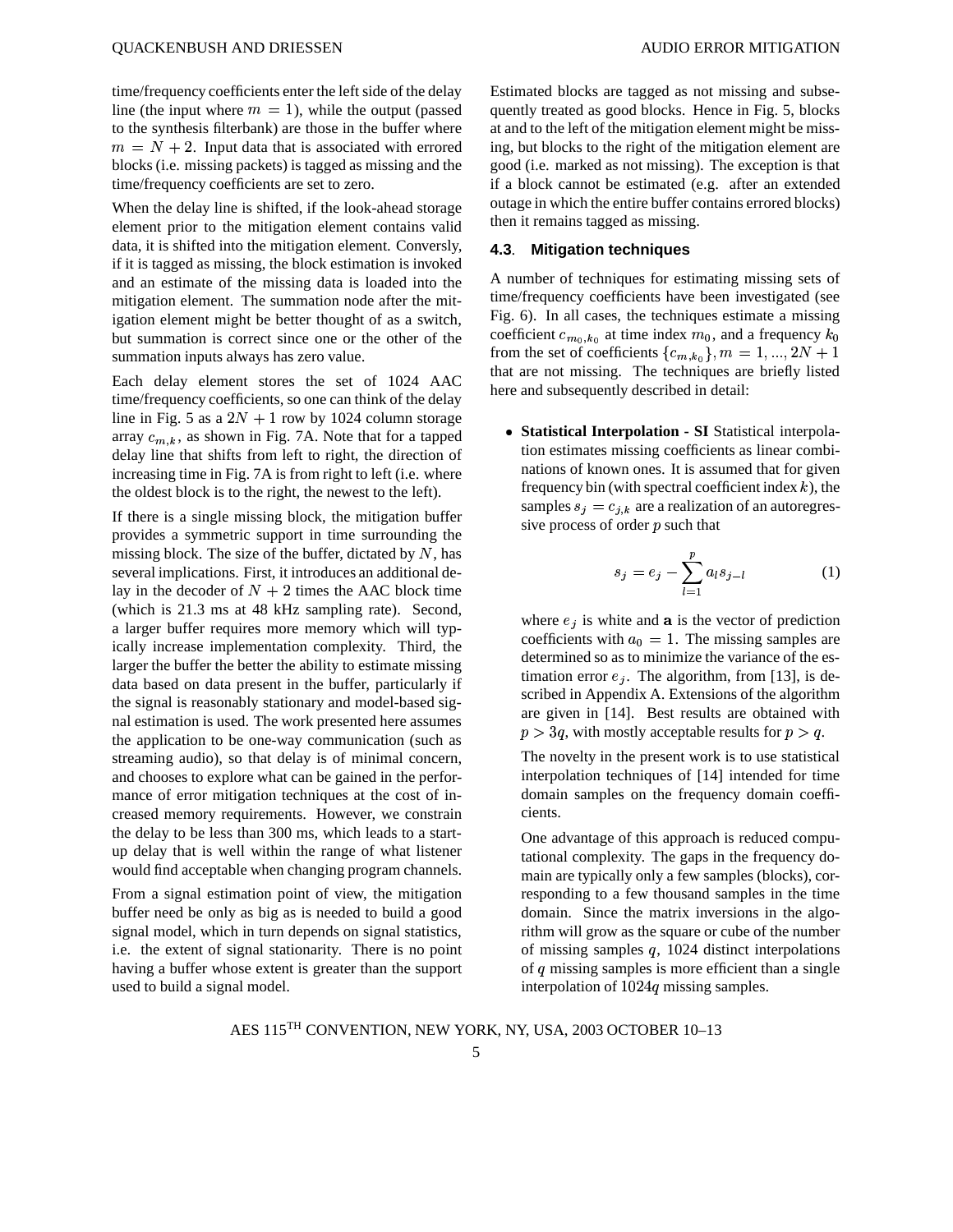- <sup>¬</sup> **Predict - P** Prediction of one or more contiguous missing coefficients from prior or subsequent coefficients. The prediction can be either causal or anticausal and typically uses a distinct autoregressive model at each frequency. Prediction coefficients are estimated using the covariance method and estimates are computed as  $s_j = \sum_{l=1}^p a_l s_{j-l}$  for causal . . . . . . . . . . . .  $s_{j-l}$  for causal mates are computed as  $s_j = \sum_{l=1}^p a_l s_{j-l}$  for causal<br>prediction or  $s_j = \sum_{l=1}^p a_l s_{j+l}$  for anti-causal prediction.
- <sup>¬</sup> **Repeat - R** Repetition of adjacent set of time/frequency coefficients, but with two additional features. First, a technique for decorrelation is used so as to avoid the unnatural "buzziness," caused by repetition of the 21.3 msec blocks at a 48 Hz rate. Second, each repetition has exponentially increasing attenuation, thus fading gradually to mute in the case of extended outages. Repetition can be causal, anti-causal or both.

As explained in Sec. 1.1, the AAC synthesis filterbank has variable resolution. This has a profound effect on the execution of mitigation strategies, in that whenever the filterbank transitions through a resolution switch sequence, as shown in Fig. 3, the tiling of the time-frequency plane has a discontinuity. Fig. 7A illustrates the time/frequency structure in a portion of the buffer for the case that it contains only long blocks. Here adjacent coefficients in the array represent the same time/frequency resolution. However Fig. 7B illustrates the time/frequency structure for the case that the middle block is a short block, i.e. is 8 sets of 128 time/frequency coefficients. Mitigation strategies of repeat, predict or interpolate make no sense when operating across such a discontinuity. Although one could convert the required blocks to a common time/frequency resolution (e.g. all short blocks), this can be computationally expensive. Instead, we have chosen to adopt strategies that avoid operating across time/frequency discontinuities, those strategies being

<sup>¬</sup> **Relabel** This case employs delayed decision, and is the reason that estimation is done one block prior to output (i.e. in Fig. 5 the mitigation block is distinct from and immediately to the left of the output block). If there is a single short block that is a missing block, then the immediately adjacent blocks are a start block and a stop block (start makes the transition from long to short and stop makes the transition from short to long). Since the short block data is missing, the relabel strategy relabels each of the start, short and stop blocks as long blocks and uses the prediction or interpolation techniques to estimate the missing data. Relabeling works for the following block sequences, in which the middle block is the missing block:

- **– Start - short - stop** This was the example presented.
- **– Start - short - short** The relabel strategy relabels start to long and the missing short to start and uses causal prediction.
- **– Short - short - stop** The relabel strategy relabels stop to long and the missing short to stop and uses anti-causal prediction.
- <sup>¬</sup> **Repeat Shorts** This is the straightforward case of having a missing short block adjacent to a good short block. The strategy does not repeat the 8 sets of 128 good coefficients, but rather repeats and decorrelates the one immediately adjacent set of 128 coefficients. This can be causal, anti-causal or both. If the missing short has a good short on each side, then both causal and anti-causal is used, estimating 4 sets from each of the adjacent good sets.

The preferred method of signal estimation is statistical interpolation (SI), since it estimates missing data from both prior and subsequent surrounding data. Next preferred is prediction from either prior data (causal prediction) or subsequent data (anti-causal prediction). For both SI and prediction the model order and interval from which the model is estimated can be varied based on the number of missing samples, e.g. a lower order model and a smaller interval of support for fewer missing samples. The final method is repeat with decorrelation, either of long or short blocks. Note that an extended outage results in an extended period of repeated blocks each of which has increasing attenuation thus fading gradually to mute. For any burst of more than five consecutive missing blocks repeat is used rather that SI.

#### **5**. **COMPLEXITY**

As already noted, model-based estimation in the time/frequency domain has a very large computational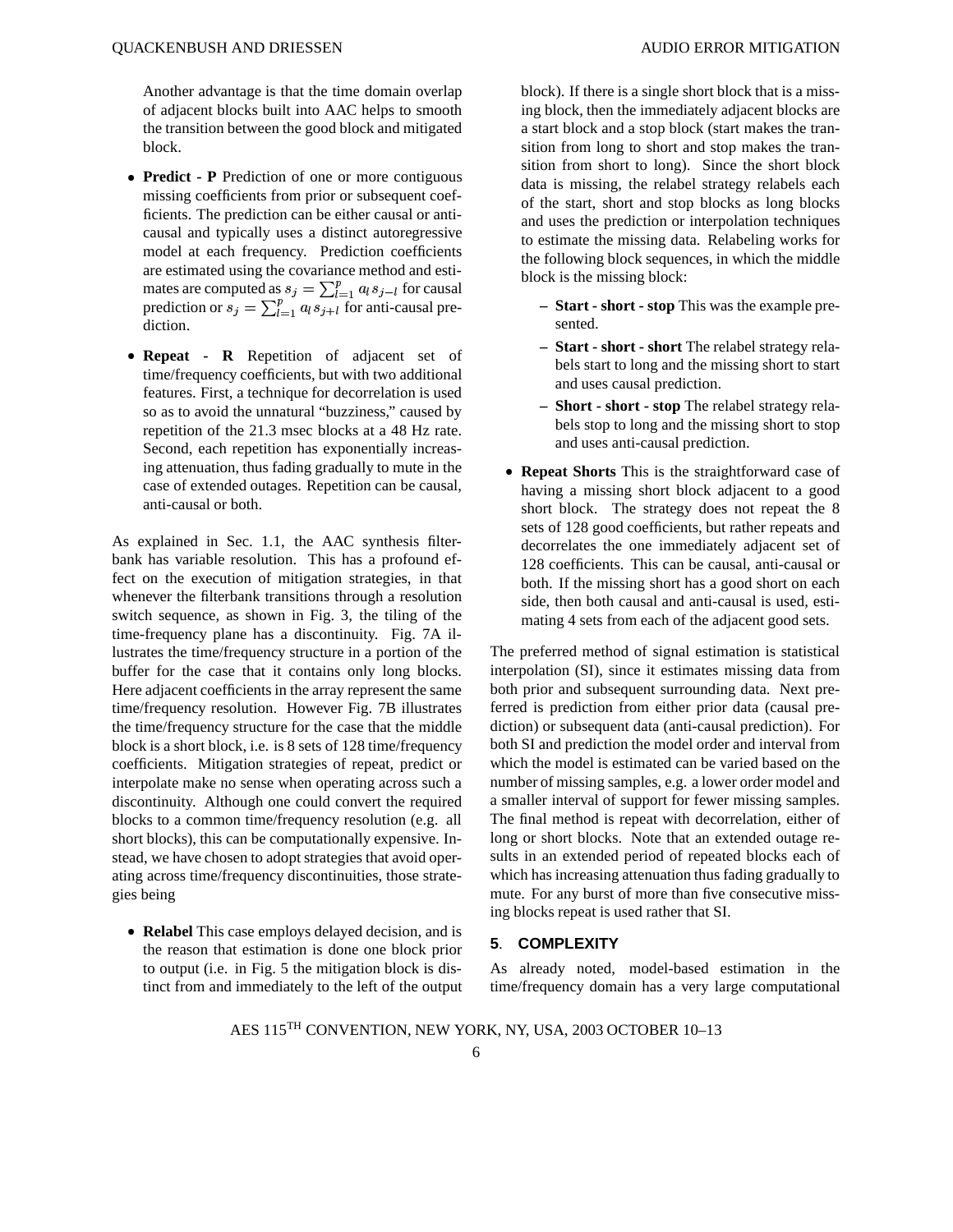advantage relative to modelling in the time domain. However this computational advantage can be increased by noting that the purpose of transform-based signal compression is to concentrate the signal variance in as few bins as possible, and that further complexity reduction can be realized by estimating the missing time/frequency samples only for those bins in which there is appreciable signal energy.

Inspection of the cumulative distribution function of the variance of the time/frequency coefficients in the AAC decoder for a representative set of musical excerpt reveals that, on average, more than 95% of the signal variance is represented by fewer than 128 of the total 1024 MDCT bins. Hence, estimation via statistical interpolation need not be done for every bin.

A straight-forward strategy to capitalize on this was adopted in this work. At the time that estimation of missing information is called for, the system

- <sup>¬</sup> Computes the signal energy in each bin based on the set of blocks that would be used to support the SI estimate.
- Sorts those energies
- <sup>¬</sup> Computes a cumulative energy distribution
- <sup>¬</sup> Runs the SI algorithm on the bins having the highest energy until a total of 95% of the energy has been estimated.

Decoding time was measured for three conditions: clear channel, 15% block error rate with estimation of each bin through 20 kHz (first 920 bins), 15% block error rate with estimation of only the bins that represent 95% of the signal variance. The results are shown in Table 1, in which all execution times are normalized so that average decode time for the clear channel case is 1.0. In the table the rows are numbers associated with specific signal files (Filename) and the columns are normalized execution time for the 15% errored channel case for each of the two estimation strategies: bins representing the first 20 kHz of frequency and bins representing the first 95% of signal variance. The Speedup column is the ratio of the first two columns, and indicates the speedup delivered by the 95% variance method. The last three rows show minimum, maximum and average relative execution time.

| Filename       | $20$ kHz | 95%  | Speedup |
|----------------|----------|------|---------|
| flute3.raw     | 2.56     | 1.35 | 1.90    |
| musicman6a.raw | 2.91     | 1.43 | 2.03    |
| porgy3b.raw    | 2.46     | 1.57 | 1.57    |
| winston3.raw   | 2.77     | 1.26 | 2.20    |
| hawkins21.raw  | 2.46     | 1.61 | 1.53    |
| porgy6a.raw    | 2.46     | 1.47 | 1.67    |
| svega4.raw     | 2.37     | 1.33 | 1.78    |
| dire2s.raw     | 2.17     | 1.49 | 1.46    |
| organ.raw      | 2.43     | 1.50 | 1.62    |
| valdes2s.raw   | 2.38     | 1.54 | 1.55    |
| Min            | 2.17     | 1.26 |         |
| Max            | 2.91     | 1.61 |         |
| Average        | 2.50     | 1.46 | 1.72    |

Table 1: Algorithm Complexity

Clearly the computation required to run SI depends on the local signal statistics. However the technique of estimating only those bins that contribute significantly to the signal variance (up to a limit of 95% of the signal variance) leads to an modest additional computation load for mitigation, as shown in Table 2. As the table shows, while the normalized load is 1.5 for the 15% error rate, it drops to only 1.17 for a 5% error rate.

|      | <b>Block Error</b> Normalized Computational |  |  |
|------|---------------------------------------------|--|--|
| Rate | Load                                        |  |  |
| 2.5% | 1.08                                        |  |  |
| 5%   | 1.17                                        |  |  |
| 10%  | 1.33                                        |  |  |
| 15%  | 1.50                                        |  |  |

Table 2: Normalized Complexity as a Function of Error Rate

#### **6**. **PERFORMANCE**

The performance of the new error concealment algorithm was determined via a subjective listening test. The tested algorithm incorporated complexity reduction techniques, terminating signal estimation after 95% of signal viariability had been accounted for. A total of 14 listeners with varying degrees of experience with audio coding participated.

A forced-choice paired-comparison method was used, in which the listener responded on the scale shown in Table 3.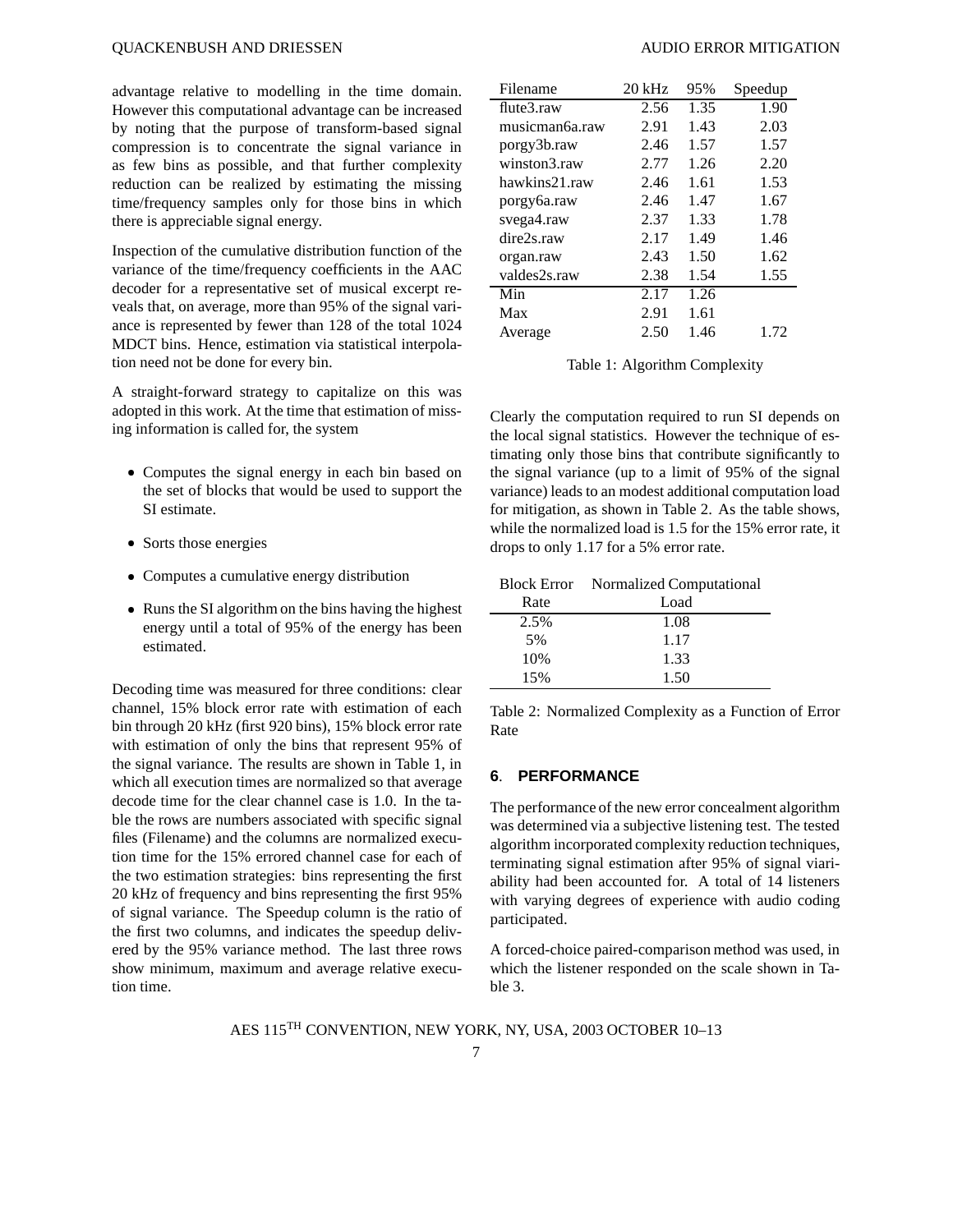#### OUACKENBUSH AND DRIESSEN AUDIO ERROR MITIGATION

| score    | Descriptor              |  |  |
|----------|-------------------------|--|--|
| 2        | A is much better than B |  |  |
| 1        | A is better than B      |  |  |
| $\Omega$ | A is the same as B      |  |  |
| - 1      | B is better than A      |  |  |
| $-2$     | B is much better than A |  |  |

Table 3: Listener Response Scale

There were three systems under test: the original with no errors (O), a simple mitigation technique that merely repeated the previous good frame (R), and statistical interpolation (SI) as presented in this paper. Since the goal was to assess the performance of SI, only two comparisons were presented: SI vs R and SI vs O. In order to control the effects of presentation order, both orders for each comparison were presented (i.e. A/B and B/A). The test consisted of a total of 16 trials for each of the 14 listeners, (4 signals x 2 comparisions x 2 presentation orders) for a total of 224 trials (16 trials x 14 listeners).

Four 15-second music excerpts were used as test items, indicated in the first column of Table 4.

The same channel error pattern was imposed on each mitigation scheme, and consisted of three consecutive errored blocks every 20 blocks, thus yielding periodic errors of 70 msec every 464 msec (where a block is 1024 samples at a sampling rate of 44.1 kHz).

In compiling the results, a score of "1" was given to a system that was evaluated as "better than" the system to which it was compared, and a score of "2" was given if it was evaluated as "much bettern than." The test results are shown in Table 4. Each row shows the results per test item, with the last row showing the average results. Columns are for the original (O), simple repetition mitigation (R), and statistical interpolation mitigation (SI). Entries show the the total score per system (O, R, SI) for all listeners, normalized to be between 0 and 100.

| item    | 0    | R   | SI   |
|---------|------|-----|------|
| piano   | 73.0 | 1.6 | 25.4 |
| brass   | 69.5 | 0.0 | 30.5 |
| violin  | 38.6 | 0.0 | 61.4 |
| vocal   | 57.9 | 0.0 | 42.1 |
| average | 61.4 | 0.4 | 38.2 |

Table 4: Performance results

These results were very encouraging. Statistical interpo-

lation error concealment worked particularly well on the largely stationary violin passage, where it was preferred over the original! It worked less well on music with sharp attacks, since errored blocks containing onsets are not well estimated based on statistics of surrounding blocks. Statistical interpolation clearly performed better than the simple repeat strategy.

Informal tests using the error concealment on an AAC streaming webcast received via the internet and cable modem showed that the number of noticeable dropouts was significantly reduced. Thus we conclude that the concealment technique increases the "up-time" of a streaming music service.

#### **7**. **CONCLUSIONS**

Statistical interpolation of AAC frequency domain coefficients is found to be an effective means of minimizing the perceived audio degradation caused by missing packets, and thus is a useful tool for mitigating the effect of packet loss. The key novelty is the application of statistical interpolation to the AAC frequency domain coefficients (transform bins). Since each bin is a bandlimited signal that occupies the time of an entire 1024 sample AAC block, the statistical interpolation assumes a low order autoregressive process for each bin, thus avoiding the need for high order models as must be done in the time domain.

Subjective tests show that statistical interpolation yields acceptable error concealment even at an error rate of 15 percent. At a 15 percent error rate, statistical interpolation increases computational complexity by a factor of only 1.5. The error mitigation described here has been successfully applied in the "Verdi" AT&T streaming media player [17].

#### **8**. **REFERENCES**

- [1] www.microsoft.com/windwos/windowsmedia/EN/default.asp
- [2] www.real.com
- [3] www.mpeg.org/MPEG/MP3.html
- [4] www.mpeg.org/MPEG/aac.html
- [5] www.apple.com/quicktime
- [6] H. Purnhagen, "An Overview of MPEG-4 Audio Version 2," AES 17th International Conference, Sep. 2-5, 1999, Florence, Italy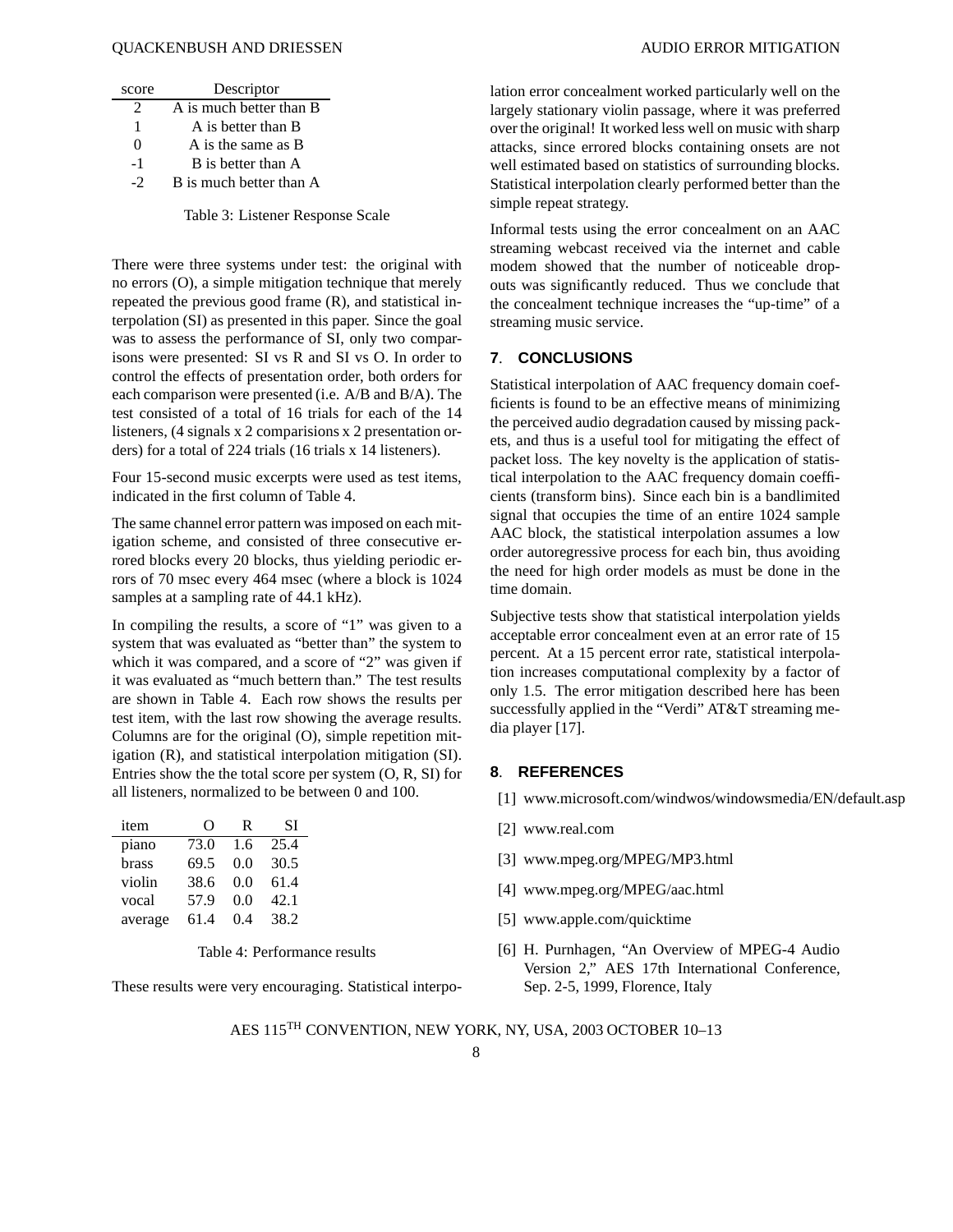- [7] www.ism-alliance.com
- [8] www.3gpp.org
- [9] www.3gpp2.org
- [10] J. Herre, E. Eberlein, "Error Concealment in the spectral domain", *93rd AES Convention*, 1992 Oct 1-4, preprint 3364.
- [11] J. Herre, E. Eberlein, "Evaluation of concealment techniques for compressed digital audio", *94th AES Convention*, 1993 March 16-19, preprint 3460.
- [12] Lauber,P., Sperschneider,R., "Error concealment for compressed digital audio", *111th AES Convention*, September 2001, preprint 5460.
- [13] R. Veldhuis, *Restoration of lost samples in digital signals*, Prentice-Hall, 1990.
- [14] S.J. Godsill, P.J.W. Rayner, *Digital Audio Restoration*, Springer, 1998
- [15] J.J.K. O Ruanaidh, W.J. Fitzgerald, *Numerical Bayesian Methods Applied to Signal Processing*. Springer, 1998
- [16] J.J.K. O Ruanaidh, W.J. Fitzgerald, "Interpolation of mssing samples for audio restoration", *IEE Electronics Letters*, vol. 30, no. 8, 14 April 1994, pp. 622-623.
- [17] M. Kretschmer, "Get a KISS Communication Infrastructure for Streaming Services in a Heterogeneous Environment", *Proceedings ACM Multimedia '98*, pp. 401-410, Bristol, UK, September 12- 16, 1998.



Fig. 3: AAC window switching sequence



Fig. 4: Application and link level packetization



Fig. 5: Mitigation Buffer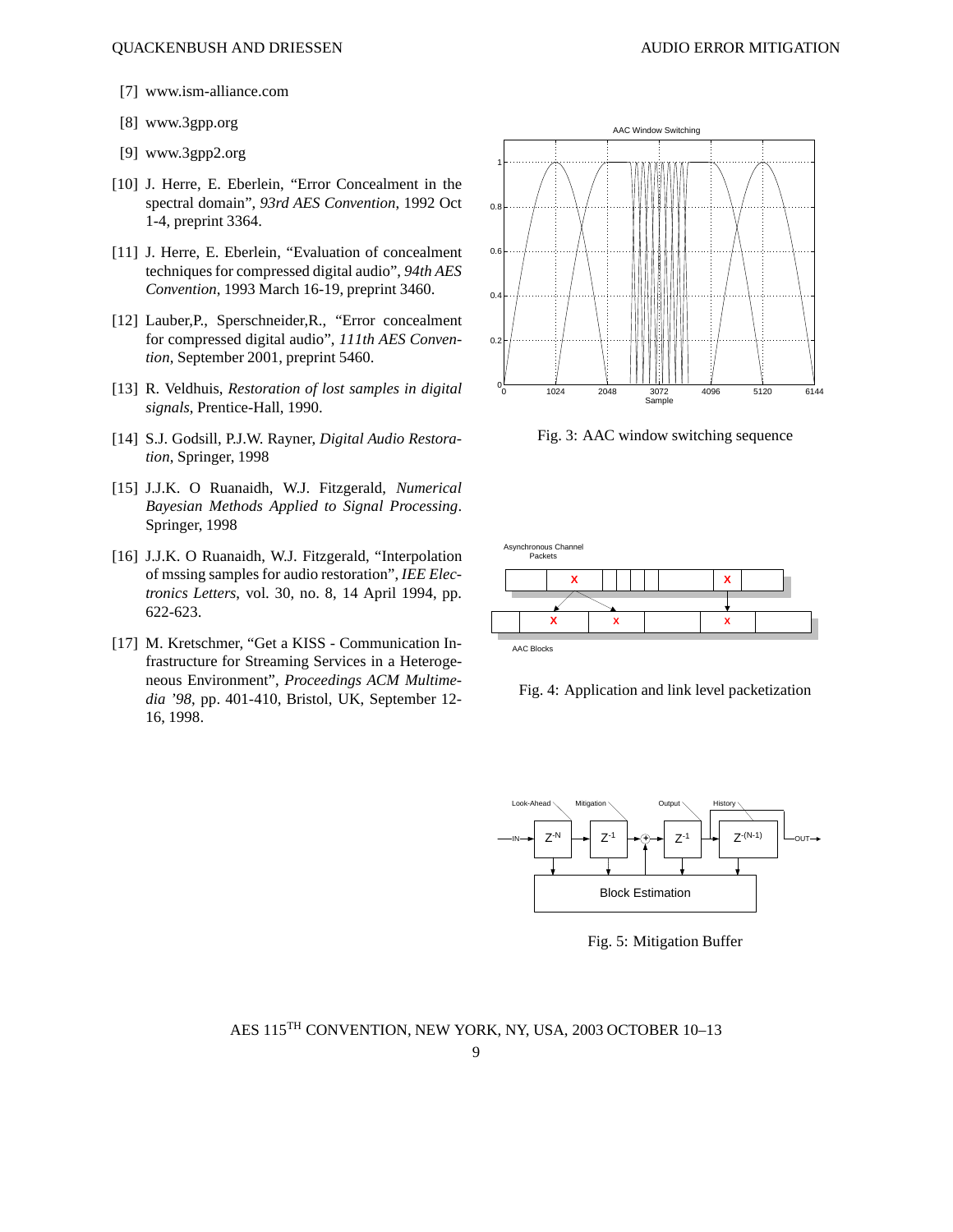





Fig. 2: AAC decoder block diagram



Fig. 6: Mitigation Techniques



Fig. 7: Mitigation buffer time-frequency tiling during resolution switching